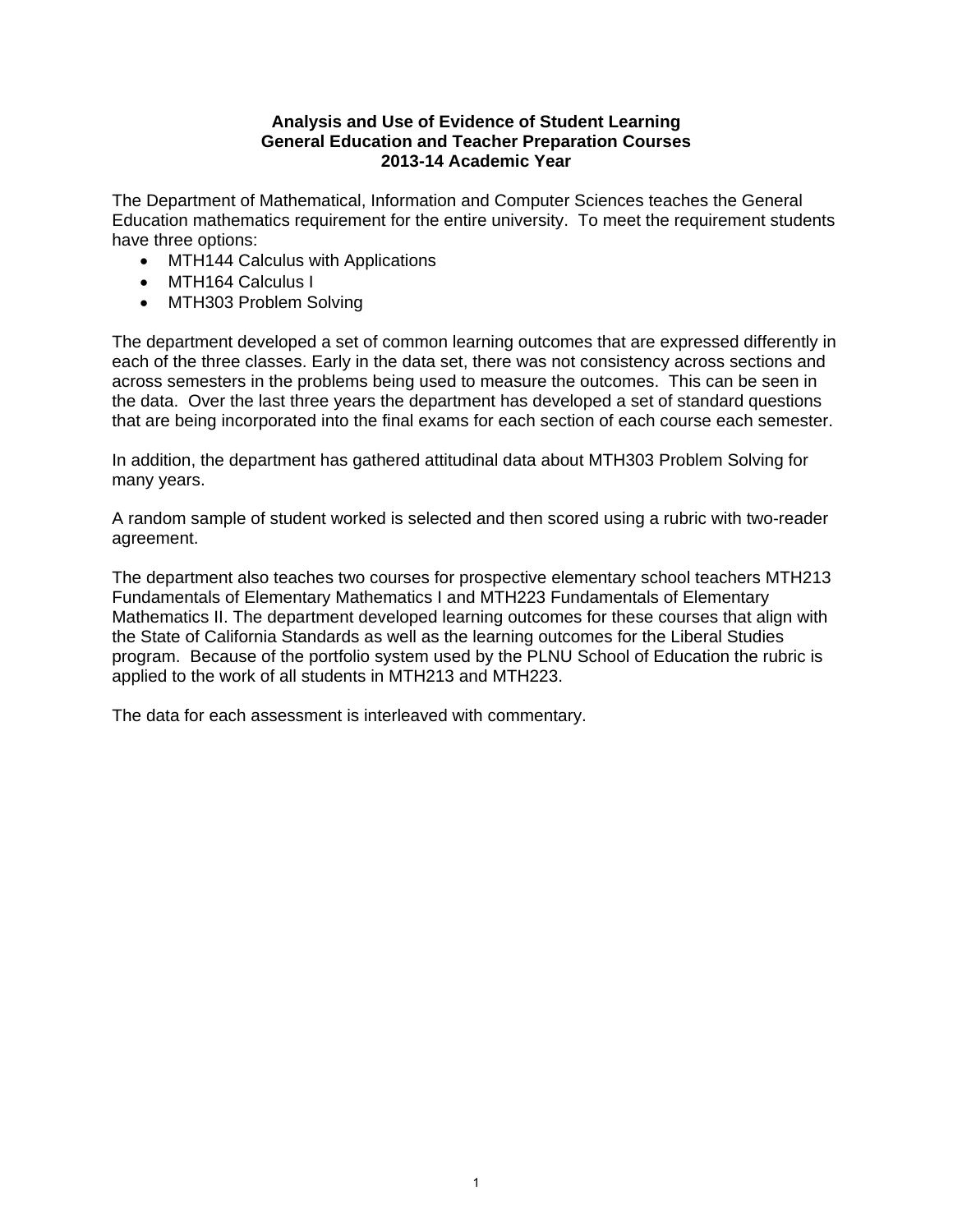# **MICS GE Learning Data 30-May-14**

|               |                  | Students will be able to  | Students will be able it                          | Students will be able to  |
|---------------|------------------|---------------------------|---------------------------------------------------|---------------------------|
|               |                  | formulate a mathematical  | solve non-routine problems construct solutions to |                           |
|               |                  | model from a verbal       | using logic and quantitative problems using       |                           |
|               |                  | description of a problem. | techniques.                                       | computational techniques. |
| <b>MTH144</b> | Spring 2010      | 3.27                      | 3.17                                              | 3.37                      |
| <b>MTH144</b> | Spring 2011      | 2.05                      | 1.88                                              | 3.10                      |
| <b>MTH144</b> | Summer 2011      | 3.67                      | 2.83                                              | 3.50                      |
| <b>MTH144</b> | Spring 2012      | 1.79                      | 2.77                                              | 3.46                      |
| <b>MTH144</b> | Spring 2013      | 3.68                      | 2.66                                              | 3.24                      |
| MTH144        | Spring 2014      | 2.19                      | 2.80                                              | 3.93                      |
| <b>MTH164</b> | <b>Fall 2009</b> | 2.92                      | 2.85                                              | 1.62                      |
| <b>MTH164</b> | <b>Fall 2010</b> | 2.48                      | 2.52                                              | 1.24                      |
| <b>MTH164</b> | <b>Fall 2011</b> | 1.30                      | 2.93                                              | 3.02                      |
| <b>MTH164</b> | <b>Fall 2012</b> | 3.50                      | 3.28                                              | 3.80                      |
| MTH164        | <b>Fall 2013</b> | 3.35                      | 2.80                                              | 3.68                      |
| <b>MTH303</b> | <b>Fall 2007</b> | 2.19                      | 3.14                                              | 2.22                      |
| <b>MTH303</b> | Spring 2008      | 3.32                      | 2.82                                              | 3.42                      |
| <b>MTH303</b> | <b>Fall 2008</b> | 3.63                      | 3.30                                              | 3.50                      |
| <b>MTH303</b> | Spring 2009      | 3.37                      | 3.07                                              | 2.93                      |
| <b>MTH303</b> | <b>Fall 2009</b> | 2.78                      | 2.78                                              | 3.22                      |
| <b>MTH303</b> | Spring 2010      | 3.16                      | 3.26                                              | 3.61                      |
| <b>MTH303</b> | <b>Fall 2010</b> | 3.28                      | 2.73                                              | 3.55                      |
| <b>MTH303</b> | Spring 2011      | 2.66                      | 2.79                                              | 2.96                      |
| <b>MTH303</b> | <b>Fall 2011</b> | 3.02                      | 3.23                                              | 3.25                      |
| <b>MTH303</b> | Spring 2012      | 2.69                      | 2.95                                              | 2.71                      |
| <b>MTH303</b> | <b>Fall 2012</b> | 3.22                      | 2.70                                              | 2.48                      |
| <b>MTH303</b> | Spring 2013      | 3.54                      | 2.89                                              | 2.74                      |
| <b>MTH303</b> | <b>Fall 2013</b> | 2.95                      | 2.97                                              | 2.93                      |
| <b>MTH303</b> | Spring 2014      | 2.85                      | 2.65                                              | 2.83                      |
|               |                  |                           |                                                   |                           |

#### **Scale Used:**

- **0** Unsatisfactory Completely Incorrect
- **1** Low Satisfactory Missed more than one key concept or step
- **2** Satisfactory Missed one key concept or step
- **3** High Satisfactory Made a minor error
- **4** Outstanding Completely correct

#### **Criteria for Success: Average sample score of 2.5 or higher for each problem**

#### **Comments:**

The question that we have been using to assess #1 for MTH144 and MTH164 has varried over time. It has produced inconsistent results. In 2012 we changed this question to an interest problem which more closely matches one of the questions in the MTH303 assessment for #1.

Some sections of MTH303 were hybrid in the Spring of 2014.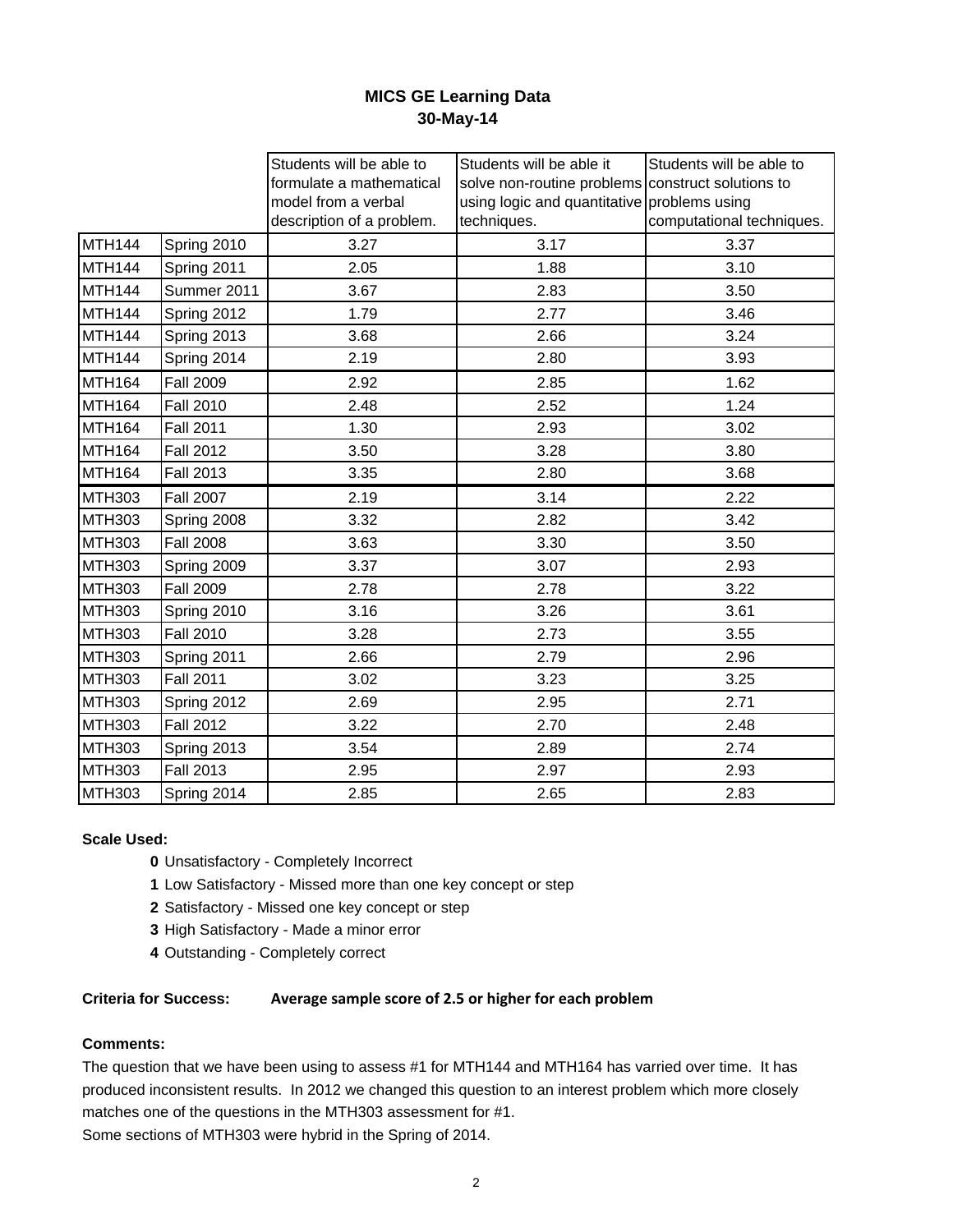|                                                                                                                                      |                             | <b>Fall 2006</b> |                                          |                   | Spring 2007    |                                                |          | <b>Fall 2007</b> |                                                |          | Spring 2008 |                                                |          | <b>Fall 2008</b> |                                                |          | Spring 2009 |                                          |                   | <b>Fall 2009</b> |                                                |          | Spring 2010 |                                   |
|--------------------------------------------------------------------------------------------------------------------------------------|-----------------------------|------------------|------------------------------------------|-------------------|----------------|------------------------------------------------|----------|------------------|------------------------------------------------|----------|-------------|------------------------------------------------|----------|------------------|------------------------------------------------|----------|-------------|------------------------------------------|-------------------|------------------|------------------------------------------------|----------|-------------|-----------------------------------|
|                                                                                                                                      | Agree/<br>Strongly<br>Agree | Neutral          | Disagree/ Agree/<br>Strongly<br>Disagree | Strongly<br>Agree | Neutral        | Disagree/ Agree/<br>Strongly<br>Disagree Agree | Strongly | Neutral          | Disagree/ Agree/<br>Strongly<br>Disagree Agree | Strongly | Neutral     | Disagree/ Agree/<br>Strongly<br>Disagree Agree | Strongly | Neutral          | Disagree/ Agree/<br>Strongly<br>Disagree Agree | Strongly | Neutral     | Disagree/ Agree/<br>Strongly<br>Disagree | Strongly<br>Agree | Neutral          | Disagree/ Agree/<br>Strongly<br>Disagree Agree | Strongly | Neutral     | Disagree/<br>Strongly<br>Disagree |
| In this class, we have been directly involved<br>in problem solving activities.                                                      | 97%                         |                  | 0%                                       | 98%               | 0 <sup>0</sup> | $0\%$                                          | 95%      |                  | 2%                                             | 99%      |             | 0%                                             | 95%      | 3%               | 2%                                             | 99%      |             | 0%                                       | 96%               | 4%               | 0%                                             | 97%      | 2%          | 1%                                |
| This class has contributed to my ability to<br>solve different types of problems.                                                    | 82%                         | 13%              | 5%                                       | 82%               | 14%            | 4%                                             | 82%      | 11%              | 7%                                             | 93%      | 7%          | 1%                                             | 86%      | 11%              | 3%                                             | 93%      | 7%          | $1\%$                                    | 86%               | 9%               | 5%                                             | 82%      | 12%         | 6%                                |
| This class has expanded my methods of<br>exploration in problem solving.                                                             | 82%                         | 12%              | 6%                                       | 80%               | 14%            | 6%                                             | 76%      | 16%              | 7%                                             | 89%      | 9%          | 2%                                             | 81%      | 15%              | 4%                                             | 89%      | 9%          | 2%                                       | 82%               | 10%              | 8%                                             | 76%      | 20%         | 4%                                |
| This class has contributed to my ability to<br>make educated quesses and check their<br>correctness by analyzing their implications. | 75%                         | 20%              | 6%                                       | 80%               | 16%            | 4%                                             | 75%      | 21%              | 4%                                             | 82%      | 15%         | 3%                                             | 76%      | 21%              | 3%                                             | 82%      | 15%         | 3%                                       | 78%               | 14%              | 7%                                             | 71%      | 23%         | 6%                                |
| This class has helped me to understand<br>major concepts, methods and applications of<br>critical thinking.                          | 76%                         | 17%              | 7%                                       | 79%               | 18%            | 3%                                             | 81%      | 14%              | 5%                                             | 86%      | 11%         | 3%                                             | 84%      | 12%              | 4%                                             | 86%      | 11%         | 3%                                       | 78%               | 16%              | 7%                                             | 68%      | 23%         | 9%                                |
| This class has helped me to see the<br>importance of problem solving in our modern<br>society.                                       | 79%                         | 13%              | 8%                                       | 79%               | 17%            | 4%                                             | 85%      | 10%              | 5%                                             | 86%      | 10%         | 3%                                             | 79%      | 15%              | 6%                                             | 86%      | 10%         | 3%                                       | 82%               | 9%               | 9%                                             | 81%      | 12%         | 6%                                |

|                                                                                                                                      |                   | <b>Fall 2010</b> |                              |          | Spring 2011 |                       |                    | <b>Fall 2011</b> |                              |          | Spring 2012 |                              |                | <b>Fall 2012</b> |                              |          | Spring 2013 |                              |               | <b>Fall 2013</b> |                              |          | Spring 2014 - Face to Face |                              |          | Spring 2014 - Hybrid |                       |
|--------------------------------------------------------------------------------------------------------------------------------------|-------------------|------------------|------------------------------|----------|-------------|-----------------------|--------------------|------------------|------------------------------|----------|-------------|------------------------------|----------------|------------------|------------------------------|----------|-------------|------------------------------|---------------|------------------|------------------------------|----------|----------------------------|------------------------------|----------|----------------------|-----------------------|
|                                                                                                                                      | Aaree<br>Strongly |                  | Disagree/ Agree/<br>Strongly | Strongly |             | Disagree/<br>Strongly | Agree/<br>Strongly |                  | Disagree/ Agree/<br>Strongly | Strongly |             | Disagree/ Agree/<br>Strongly | Strongly       |                  | Disagree/ Agree/<br>Strongly | Strongly |             | Disagree/ Agree/<br>Strongly | Strongly      |                  | Disagree/ Agree/<br>Strongly | Strongly |                            | Disagree/ Agree/<br>Strongly | Strongly |                      | Disagree/<br>Strongly |
|                                                                                                                                      | Agree             | Neutral          | Disagree Agree               |          | Neutral     | Disagree              | Aaree              | Neutral          | Disagree                     | Aaree    | Neutra      | Disagree                     | Agree          | Neutral          | Disagree Agree               |          | Neutral     | Disagree                     | <b>A</b> qree | Neutral          | Disagree                     | Aaree    | Neutral                    | Disagree Agree               |          | Neutral              | <b>Disagree</b>       |
| In this class, we have been directly involved<br>in problem solving activities.                                                      | 91%               | 5%               |                              | 98%      | 2%          | 1%                    | 90%                | 5%               | 5%                           | 87%      | 6%          | 7%                           | 93%            | 6%               |                              | 97%      | 2%          |                              | 96%           |                  |                              | 92%      | 6%                         | 2%                           | 83%      | 7%                   | 10%                   |
| This class has contributed to my ability to<br>solve different types of problems.                                                    | 71%               | 18%              | 11%                          | 77%      | 16%         | 70/                   | 69%                | 21%              | 11%                          | 71%      | 12%         | 17%                          | 79%            | 13%              | 8%                           | 87%      | 7%          | 6%                           | 85%           | 9%               | 6%                           | 71%      | 23%                        | 6%                           | 63%      | 17%                  | 20%                   |
| This class has expanded my methods of<br>exploration in problem solving.                                                             | 76%               | 13%              | 11%                          | 74%      | 20%         | 7%                    | 68%                | 21%              | 11%                          | 69%      | 14%         | 17%                          | 77%            | 16%              | 7%                           | 83%      | 11%         | 6%                           | 82%           | 10%              | 8%                           | 71%      | 20%                        | 9%                           | 62%      | 18%                  | 20%                   |
| This class has contributed to my ability to<br>make educated guesses and check their<br>correctness by analyzing their implications. | 65%               | 21%              | 13%                          | 70%      | 20%         | 10%                   | 63%                | 25%              | 12%                          | 67%      | 21%         | 13%                          | 66%            | 25%              | 9%                           | 77%      | 17%         | 6%                           | 69%           | 22%              | 9%                           | 60%      | 31%                        | 9%                           | 59%      | 28%                  | 14%                   |
| This class has helped me to understand<br>major concepts, methods and applications of<br>critical thinking.                          | 67%               | 23%              | 10%                          | 75%      | 15%         | 10%                   | 68%                | 20%              | 12%                          | 65%      | 17%         | 18%                          | 74%            | 18%              | 8%                           | 79%      | 17%         | 4%                           | 77%           | 15%              | 8%                           | 71%      | 20%                        | 9%                           | 59%      | 24%                  | 17%                   |
| This class has helped me to see the<br>importance of problem solving in our modern<br>society.                                       | 71%               | 17%              | 12%                          | 80%      | 11%         | 9%                    | 63%                | 21%              | 16%                          | 68%      | 15%         | 17%                          | 770/<br>$(1\%$ | 15%              | 9%                           | 82%      | 11%         | 6%                           | 73%           | 17%              | 10%                          | 69%      | 21%                        | 10%                          | 63%      | 19%                  | 18%                   |

|                                                                                                                                      |     | Fall 06 Spring 07 | Fall 07 | Spring 08 | Fall 08 | Spring 09 | Fall 09 | Spring 10 | Fall 10 | Spring 11 | Fall 11 | Spring 12 | Fall 12 | Spring 13 | Fall 13 | Spring 14 - Spring 14<br>F <sub>2</sub> F | Hybrid |
|--------------------------------------------------------------------------------------------------------------------------------------|-----|-------------------|---------|-----------|---------|-----------|---------|-----------|---------|-----------|---------|-----------|---------|-----------|---------|-------------------------------------------|--------|
| In this class, we have been directly involved<br>in problem solving activities.                                                      | 97% | 98%               | 95%     | 99%       | 95%     | 99%       | 96%     | 97%       | 91%     | 98%       | 90%     | 87%       | 93%     | 97%       | 96%     | 92%                                       | 83%    |
| This class has contributed to my ability to<br>solve different types of problems.                                                    | 82% | 82%               | 82%     | 93%       | 86%     | 93%       | 86%     | 82%       | 71%     | 77%       | 69%     | 71%       | 79%     | 87%       | 85%     | 71%                                       | 63%    |
| This class has expanded my methods of<br>exploration in problem solving.                                                             | 82% | 80%               | 76%     | 89%       | 81%     | 89%       | 82%     | 76%       | 76%     | 74%       | 68%     | 69%       | 77%     | 83%       | 82%     | 71%                                       | 62%    |
| This class has contributed to my ability to<br>make educated guesses and check their<br>correctness by analyzing their implications. | 75% | 80%               | 75%     | 82%       | 76%     | 82%       | 78%     | 71%       | 65%     | 70%       | 63%     | 67%       | 66%     | 77%       | 69%     | 60%                                       | 59%    |
| This class has helped me to understand<br>major concepts, methods and applications of<br>critical thinking.                          | 76% | 79%               | 81%     | 86%       | 84%     | 86%       | 78%     | 68%       | 67%     | 75%       | 68%     | 65%       | 74%     | 79%       | 77%     | 71%                                       | 59%    |
| This class has helped me to see the<br>importance of problem solving in our modern<br>society.                                       | 79% | 79%               | 85%     | 86%       | 79%     | 86%       | 82%     | 81%       | 71%     | 80%       | 63%     | 68%       | 77%     | 82%       | 73%     | 69%                                       | 63%    |

## **Longitudinal Agree/Strongly Agree**

# Problem Solving Attidudinal Survey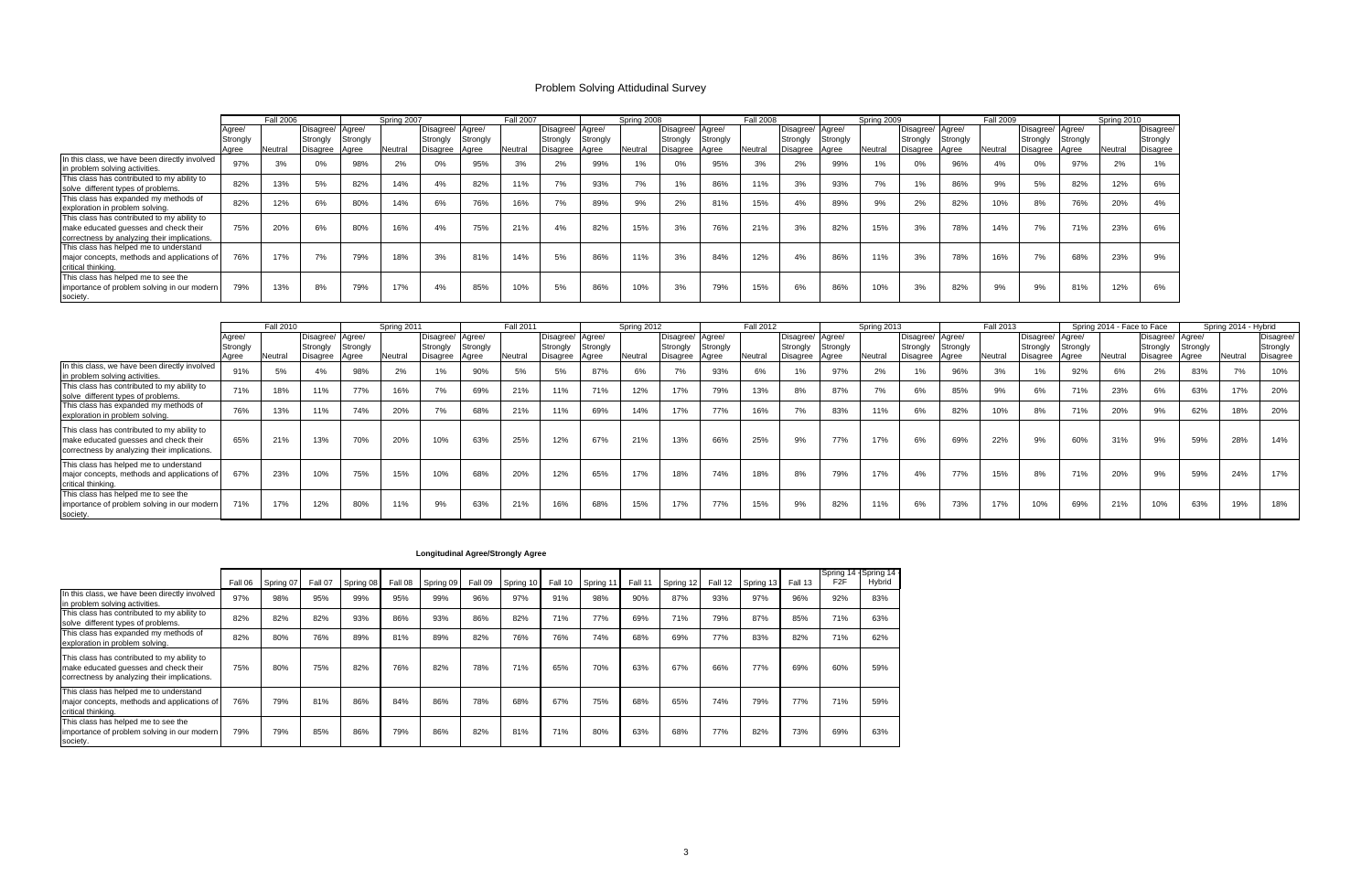# **Analysis of Face to Face vs. Hybrid Spring 2014**

|                                                            | Face to Face - |                  |
|------------------------------------------------------------|----------------|------------------|
|                                                            | Average        | Hybrid - Average |
| Approximately how many hours per week did you spend        |                |                  |
| reading material in the textbook?                          | 1.41           |                  |
| Approximately how many hours per week did you spend        |                |                  |
| outside of class doing the online reading?                 |                | 1.34             |
| Approximately how many hours per week did you spend        |                |                  |
| outside of class doing the online quizzes?                 |                | 1.49             |
| Approximately how many hours per week did you spend        |                |                  |
| working on the <b>online practice problems</b> ?           |                | 2.26             |
| Approximately how many hours per week did you spend on the |                |                  |
| written homework?                                          | 1.95           | 1.44             |

|                                                                                     | Face to Face - Agree Hybrid - Agree or<br>or Strongly Agree | <b>Strongly Agree</b> |
|-------------------------------------------------------------------------------------|-------------------------------------------------------------|-----------------------|
| I found the reading helpful in learning course material.                            | 66%                                                         |                       |
| If found the online reading helpful in learning course material.                    |                                                             | 58%                   |
| I found the online quizzes helpful in learning course material.                     |                                                             | 58%                   |
| I found the <b>online practice problems</b> helpful in learning course<br>material. |                                                             | 78%                   |
| I found the written homework problems helpful in learning<br>course material.       | 91%                                                         | 69%                   |
| I found the in-class activities helpful in learning course<br>material.             | 94%                                                         | 81%                   |
| How did you typically work on course material? One long<br>session                  | 69%                                                         | 78%                   |
| How did you typically work on course material? Several short<br>sessions.           | 31%                                                         | 22%                   |
| The course technology was easy to use.                                              |                                                             | 73%                   |
| Prior to taking this course, I wanted to take a hybrid/blended<br>course.           |                                                             | 32%                   |
| After taking this course, I would like to take another<br>hybrid/blended course.    |                                                             | 56%                   |
| The blended/hybrid format contributed to my ability to learn.                       |                                                             | 48%                   |
| For this course, the blended/hybrid format is preferable to<br>traditional lecture. |                                                             | 54%                   |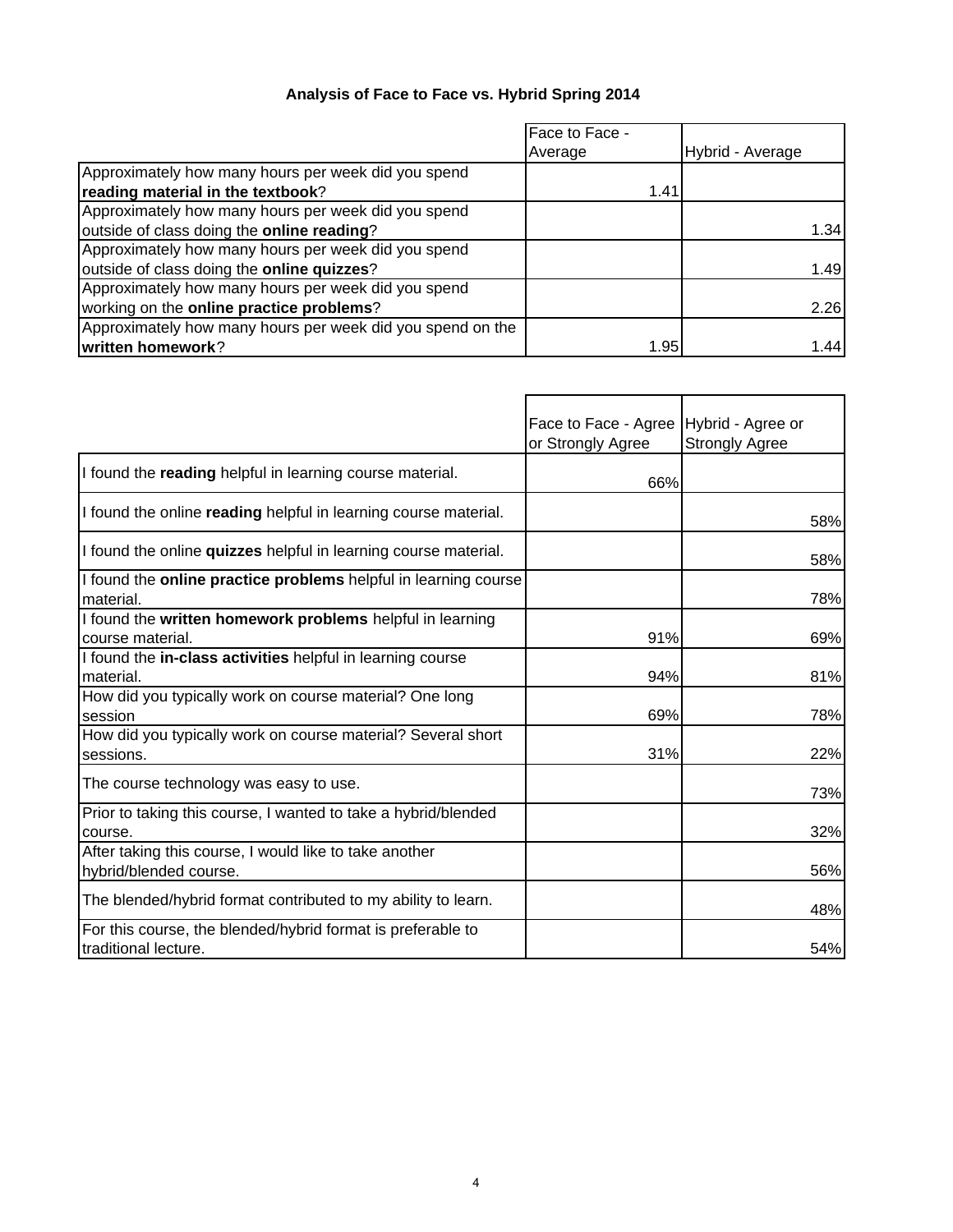|                                                                                                                                      | Face to Face - Agree<br>or Strongly Agree | Hybrid - Agree or<br><b>Strongly Agree</b> |
|--------------------------------------------------------------------------------------------------------------------------------------|-------------------------------------------|--------------------------------------------|
| In this class, we have been directly involved in problem solving<br>activities.                                                      | 92%                                       | 83%                                        |
| This class has contributed to my ability to solve different types<br>of problems.                                                    | 71%                                       | 63%                                        |
| This class has expanded my methods of exploration in problem<br>solving.                                                             | 71%                                       | 62%                                        |
| This class has contributed to my ability to make educated<br>guesses and check their correctness by analyzing their<br>implications. | 60%                                       | 59%                                        |
| This class has helped me to understand major concepts,<br>methods and applications of critical thinking.                             | 71%                                       | 59%                                        |
| This class has helped me to see the importance of problem<br>solving in our modern society.                                          | 69%                                       | 63%                                        |

| <b>MTH303</b>                                                   | Face to Face | Hybrid |
|-----------------------------------------------------------------|--------------|--------|
| Students will be able to formulate a mathematical model from a  |              |        |
| verbal description of a problem.                                | 2.81         | 2.90   |
| Students will be able it solve non-routine problems using logic |              |        |
| and quantitative techniques.                                    | 2.59         | 2.73   |
| Students will be able to construct solutions to problems using  |              |        |
| computational techniques.                                       | 2.78         | 2.90   |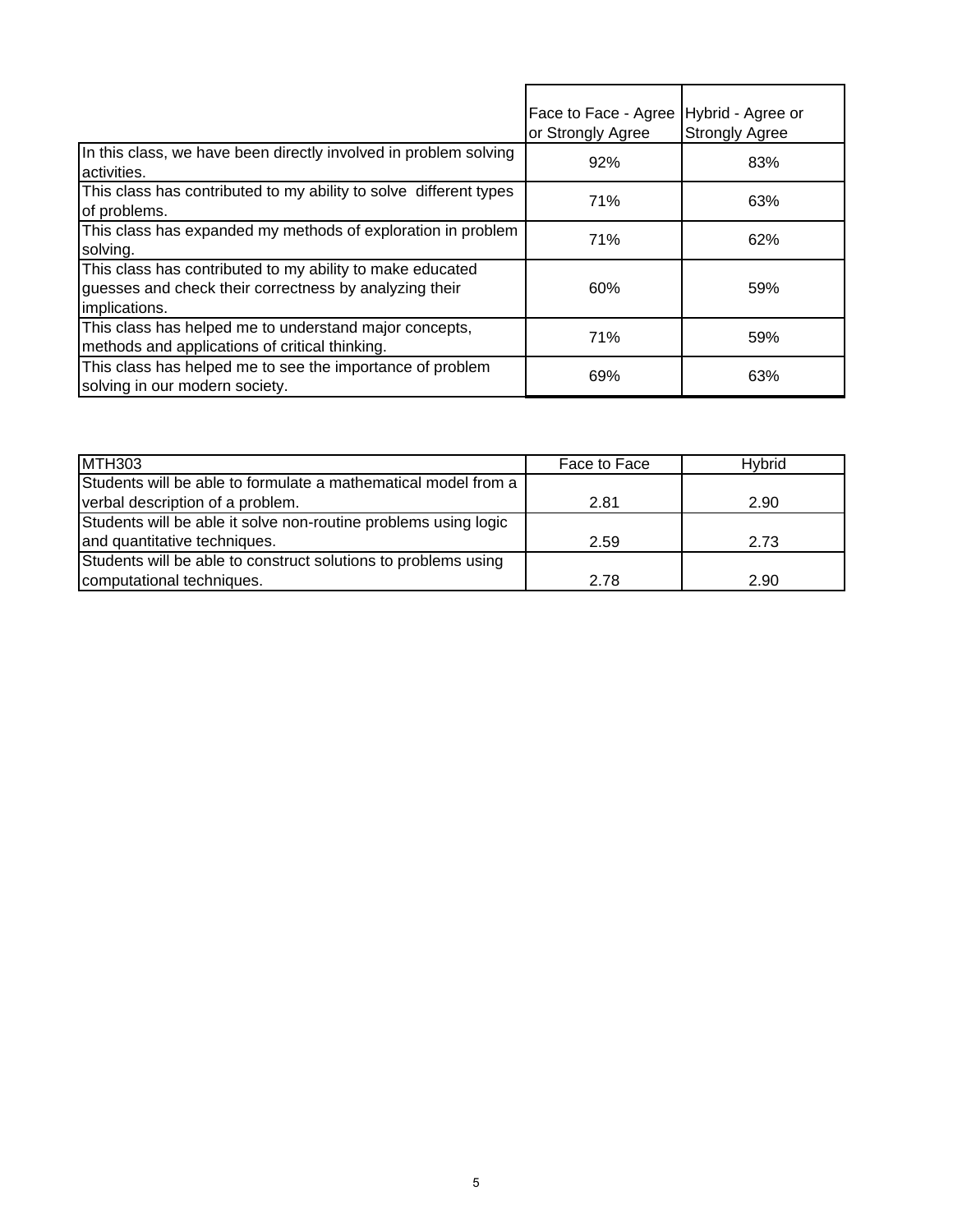#### **GE Learning Outcomes Commentary**

## **GE Learning Data:**

Some of the variability in the data is based on the fact that initially there was some variability in the problems used to assess learning outcomes. This variability is most evident in the two calculus classes (MTH144 and MTH164).

In the last three years the department has been developing and testing a consistent set of questions to use to assess the learning outcomes. The questions were modified again in May of 2012 after completing the assessment on all the data from the 2011-12 academic year. We believe that we have a solid set of questions that will accurately assess student learning in the three key areas.

Over the last four years, the department has placed a greater emphasis on financial literacy in all of its GE courses and starting in the fall of 2012, outcome #1 was assessed using a financial literacy question in all GE mathematics courses.

We continue to make content and pedagogical shifts based on what is seen from both the GE learning data and the MTH303 attitudinal data. One of those shifts has been to increase the training in and use of Excel to solve problems in all classes.

#### MTH303 Attitudinal Data:

Looking at the attitudinal data it is clear that students affirm that the class is engaging them in solving problems.

In 2011-12 we tightened some of the requirements in the problem solving class. This includes asking all students to complete a budget for their first year after graduation (students in MTH303 are juniors and seniors). This change increased some of the work in the course including more detailed computations an expectation that each student would research their student loan and credit card debt. It appears that as the result of those increased expectations, there was a shortterm decline in attitudinal scores in 2011-12, however in 2012-13 the scores returned to historical norms.

It is worth noting that in Spring of 2014 we experimented with conducting MTH303 in a hybrid format. This change had some negative impact on students attitudinal ratings, but it appears to have a positive impact on the learning outcomes for the students in the hybrid sections.

Based on the learning data scores, this spring's group of students was weaker than some we have seen in the past and that may be linked with the lower scores in the attitudinal survey.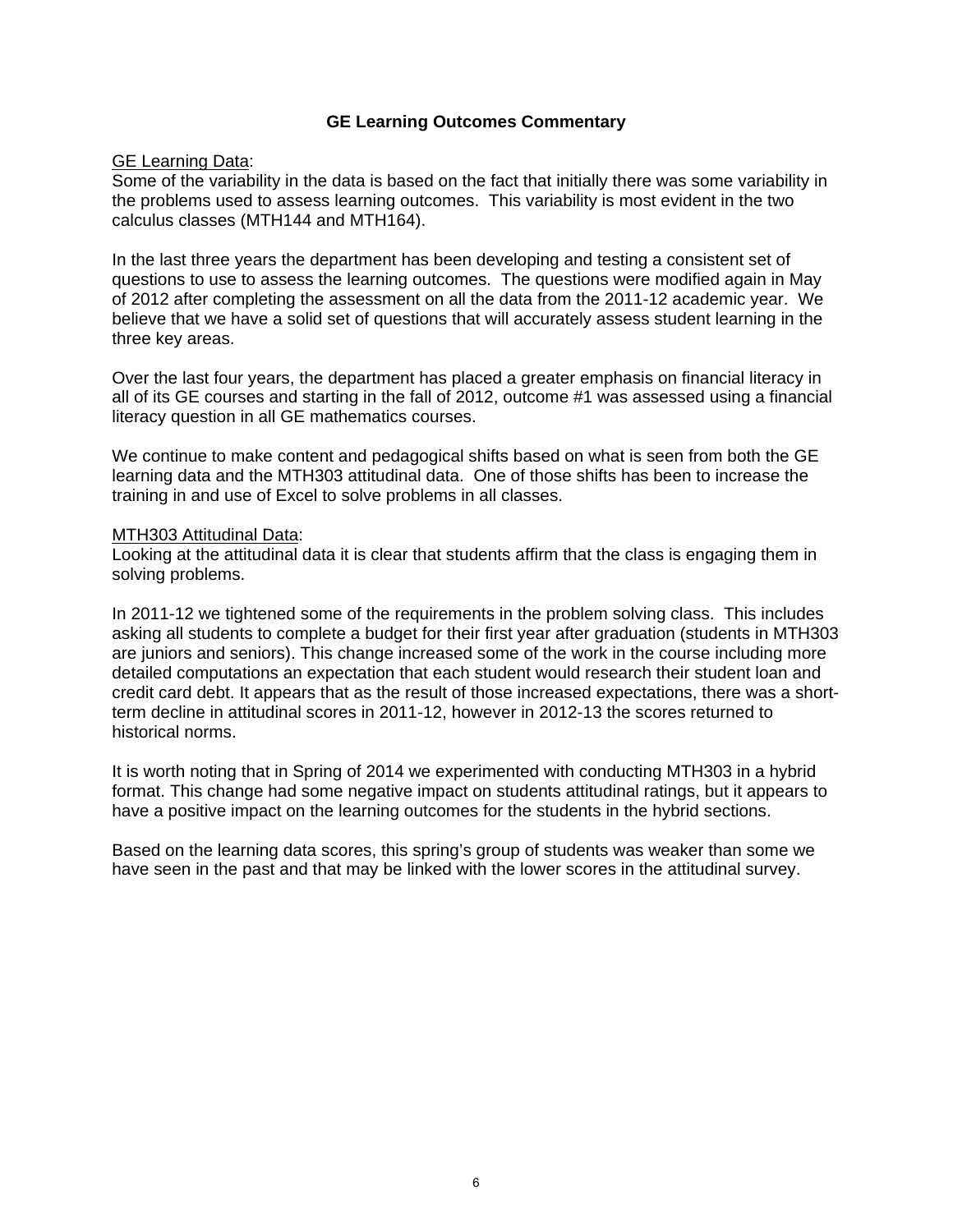## **Longitudinal Cross‐Disciplinary Studies Scores 30‐May‐14**

# **MTH213**

|                  |                                                 | Students will be able to |                                 |
|------------------|-------------------------------------------------|--------------------------|---------------------------------|
|                  |                                                 |                          |                                 |
|                  | Students will be able to demonstrate a facility |                          | <b>Students will be able to</b> |
|                  | demonstrate a facility                          | with operations on the   | apply concepts from             |
|                  | with operations on the rational numbers (1b,    |                          | number theory to solve          |
|                  | integers (1b, 1c).                              | $1c$ ).                  | problems (1a, 1b, 1c).          |
| <b>Fall 2008</b> | 3.40                                            | 2.96                     | 3.16                            |
| <b>Fall 2009</b> | 3.96                                            | 3.67                     | 3.00                            |
| <b>Fall 2010</b> | 3.78                                            | 4.00                     | 3.66                            |
| <b>Fall 2011</b> | 3.07                                            | 3.61                     | 2.70                            |
| <b>Fall 2012</b> | 3.28                                            | 3.72                     | 2.93                            |
| <b>Fall 2013</b> | 3.29                                            | 3.44                     | 3.47                            |

# **MTH223**

|             |                                                                |                                                                                                                                                                    | Students will be able to                   |
|-------------|----------------------------------------------------------------|--------------------------------------------------------------------------------------------------------------------------------------------------------------------|--------------------------------------------|
|             | construct geometric<br>figures using a<br>compass and straight | Students will be able to Students will be able to distinguish between<br>select and use the<br>appropriate units for<br>computing length, area statistics to solve | the appropriate uses of<br>probability and |
|             | edge (1b, 1c).                                                 | and volume (1b, 1c).                                                                                                                                               | problems (1a, 1b, 1c).                     |
| Spring 2009 | 4.00                                                           | 3.11                                                                                                                                                               | 3.78                                       |
| Spring 2010 | 2.32                                                           | 3.25                                                                                                                                                               | 3.86                                       |
| Spring 2011 | 3.29                                                           | 3.03                                                                                                                                                               | 1.81                                       |
| Srping 2012 | 2.78                                                           | 2.50                                                                                                                                                               | 2.30                                       |
| Spring 2013 | 3.70                                                           | 3.03                                                                                                                                                               | 1.80                                       |
| Spring 2014 | 3.39                                                           | 2.78                                                                                                                                                               | 3.58                                       |

Note the problem in 2010 was not a construction but a description

## **Scale Used:**

- **0** Unsatisfactory ‐ Completely Incorrect
- **1** Low Satisfactory ‐ Missed more than one key concept or step
- **2** Satisfactory ‐ Missed one key concept or step
- **3** High Satisfactory ‐ Made a minor error
- **4** Outstanding ‐ Completely correct

#### **Criteria for Success: Average class score of 2.5 or higher for each problem**

#### **Comments:**

Students appear to need some additional instruction in the are of probability and statistics.